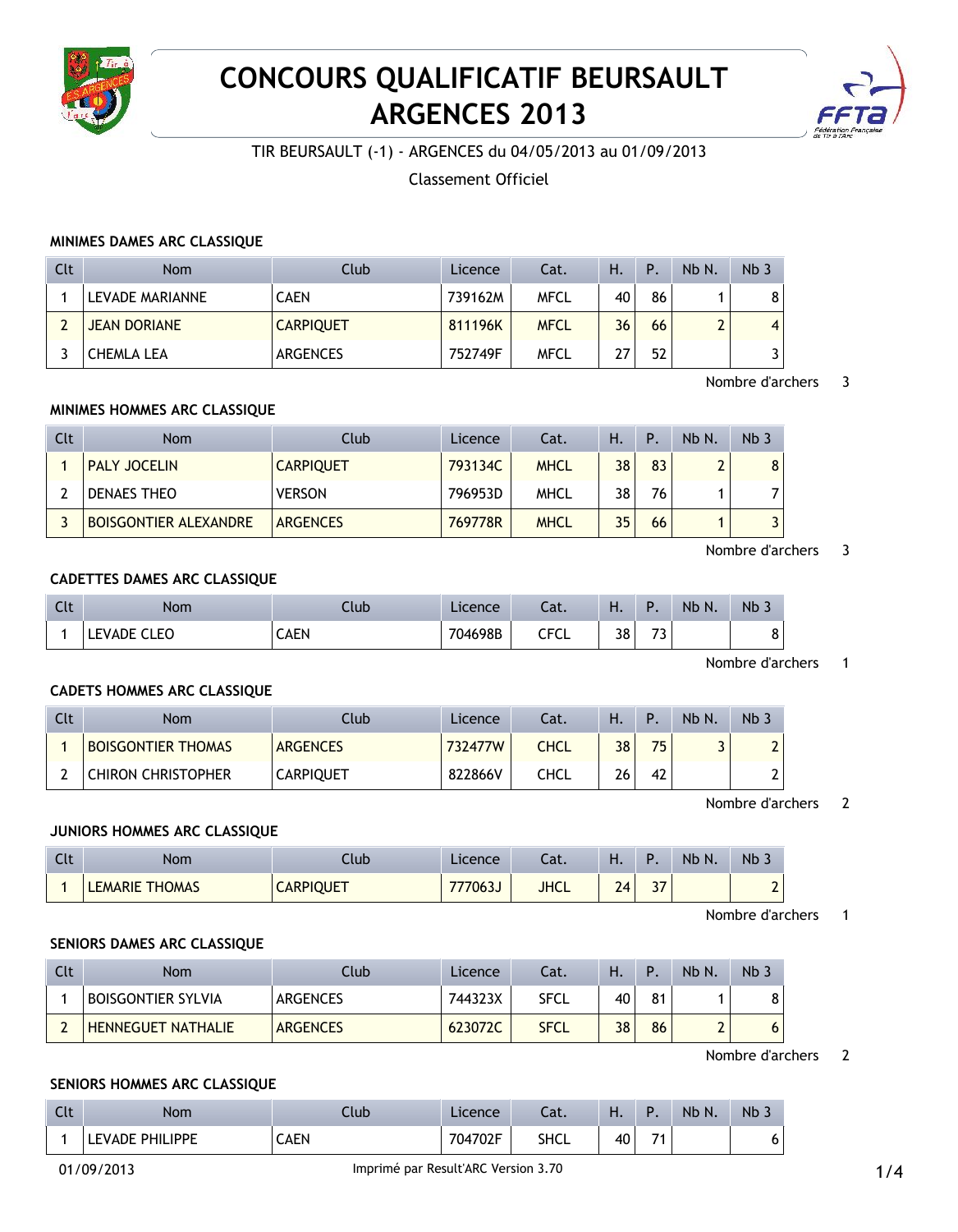|    | <b>GUESDON OLIVIER</b>   | <b>CAEN</b>                 | 701655U | <b>SHCL</b> | 38 | 67 | 5              |
|----|--------------------------|-----------------------------|---------|-------------|----|----|----------------|
|    | LEFEBVRE ERIC            | <b>ARGENCES</b>             | 718585W | <b>SHCL</b> | 34 | 59 |                |
|    | <b>MEYER PASCAL</b>      | <b>MERVILLE FRANCEVILLE</b> | 649972S | <b>SHCL</b> | 31 | 64 |                |
| 5. | <b>PALY OLIVIER</b>      | <b>CARPIQUET</b>            | 800914J | <b>SHCL</b> | 31 | 46 | 2              |
| 6  | <b>DEMARAIS PHILIPPE</b> | <b>CARPIQUET</b>            | 8098915 | <b>SHCL</b> | 30 | 50 | $\overline{a}$ |
|    | LENORMAND FABRICE        | <b>CARPIQUET</b>            | 823922T | <b>SHCL</b> | 29 | 46 | 1              |

Nombre d'archers 7

# **VETERANS HOMMES ARC CLASSIQUE**

| Clt | <b>Nom</b>          | Club            | Licence | Cat.        | Η. | P  | Nb N. | Nb <sub>3</sub> |
|-----|---------------------|-----------------|---------|-------------|----|----|-------|-----------------|
|     | LAURENT ERIC        | <b>BAYEUX</b>   | 703826D | <b>VHCL</b> | 39 | 77 |       | 8               |
|     | MEZERAY BERTRAND    | ARGENCES        | 311924Y | VHCL        | 38 | 69 |       |                 |
|     | <b>FAUCON ALAIN</b> | <b>ARGENCES</b> | 374774N | <b>VHCL</b> | 33 | 61 |       |                 |

Nombre d'archers 3

## **SUPER VETERANS DAMES ARC CLASSIQUE**

| Clt | Nom                             | Club            | rence        | Cat.              | п. | D        | <b>Nb</b><br>N. | Nb . |
|-----|---------------------------------|-----------------|--------------|-------------------|----|----------|-----------------|------|
|     | <b>ANNICK</b><br>JTHOUART<br>Αl | <b>ARGENCES</b> | 1618W<br>76. | <b>SVEC</b><br>◡└ | 6  | २५<br>ັບ |                 |      |

Nombre d'archers 1

## **SUPER VETERANS HOMMES ARC CLASSIQUE**

| Clt | <b>Nom</b>            | Club             | Licence | Cat.         | Η. | Ρ. | Nb N. | Nb <sub>3</sub> |
|-----|-----------------------|------------------|---------|--------------|----|----|-------|-----------------|
|     | <b>HAUTEUR MARC</b>   | <b>CARPIQUET</b> | 717062R | <b>SVHCL</b> | 38 | 76 | 3     | 6               |
|     | DAUMESNIL GERARD      | <b>ARGENCES</b>  | 390085F | <b>SVHCL</b> | 38 | 73 |       |                 |
|     | <b>BONILLO ROBERT</b> | <b>BAYEUX</b>    | 753455Y | <b>SVHCL</b> | 35 | 62 |       | 6               |
|     | <b>GELHAY MICHEL</b>  | <b>VERSON</b>    | 270658U | <b>SVHCL</b> | 27 | 50 |       |                 |
|     | <b>POTIN CLAUDE</b>   | <b>BAYEUX</b>    | 677149G | <b>SVHCL</b> | 22 | 31 |       |                 |

Nombre d'archers 5

### **CADETTES DAMES ARC A POULIES**

| Clt | Nom                     | Club | Licence | Cat. | . .        |    | <b>Nb</b><br>N. | N <sub>b</sub>                |
|-----|-------------------------|------|---------|------|------------|----|-----------------|-------------------------------|
|     | <b>TREMBLAYES ANAIS</b> | CAEN | 779584Z | CFCC | ר ר<br>J J | 58 |                 | $\overline{\phantom{0}}$<br>ٮ |

Nombre d'archers 1

## **CADETS HOMMES ARC A POULIES**

| Clt | Nom                             | Llub             | Licence | −at. | . . |    | Nb<br>Ν. | Nb. |
|-----|---------------------------------|------------------|---------|------|-----|----|----------|-----|
|     | <b>DAMIEN</b><br><b>BOISARD</b> | <b>CARPIQUET</b> | 22675S  | снсс | 39  | 84 | ∽<br>∸   | O   |

Nombre d'archers 1

# **SENIORS DAMES ARC A POULIES**

| Clt | <b>Nom</b>         | Club                  | Licence | Cat.        | Н. | Ρ.  | Nb N. | Nb <sub>3</sub> |
|-----|--------------------|-----------------------|---------|-------------|----|-----|-------|-----------------|
|     | DARCILLON CECILE   | l St pierre sur dives | 771397A | <b>SFCO</b> | 40 | 108 |       | 20 <sub>1</sub> |
|     | DAUMESNIL SEVERINE | <b>ARGENCES</b>       | 683007Z | <b>SFCO</b> | 40 | 93  |       | 12 <sup>°</sup> |
|     | POULINGUE VALERIE  | ST PIERRE SUR DIVES   | 814319E | <b>SFCO</b> | 40 | 81  |       | 10 <sub>1</sub> |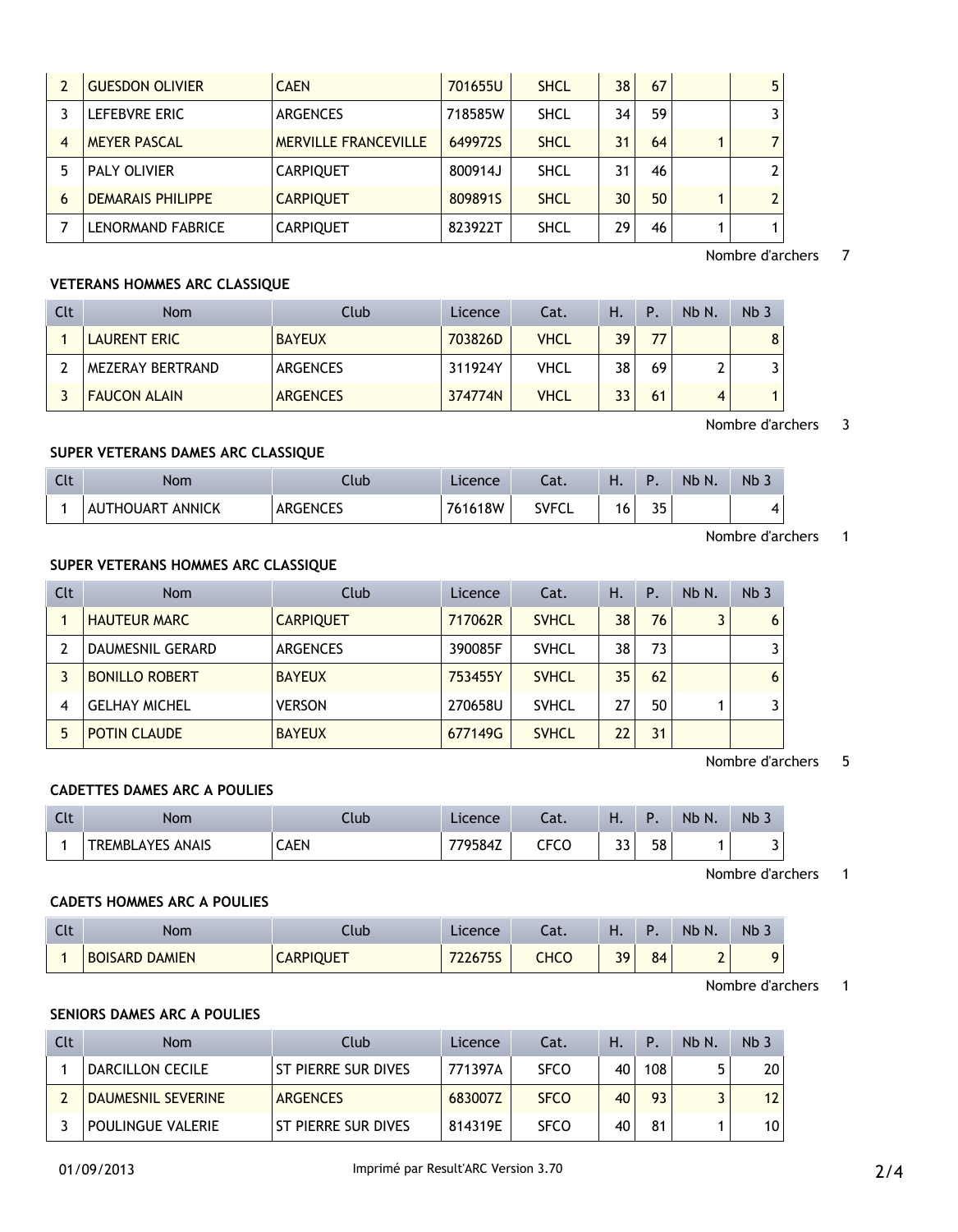| LECARPENTIER LAETITIA | <b>CAEN</b> | 792556Z | <b>SFCO</b> | 39 | 90 | 10 <sup>°</sup> |
|-----------------------|-------------|---------|-------------|----|----|-----------------|
| LEFEBVRE VIRGINIE     | ARGENCES    | 761204W | <b>SFCO</b> | 33 | 54 |                 |
| LEVADE STELLA-MARIS   | <b>CAEN</b> | 726675P | <b>SFCO</b> |    |    |                 |

Nombre d'archers 6

# **SENIORS HOMMES ARC A POULIES**

| Clt             | Nom                         | Club                       | Licence | Cat.        | Η. | P.  | Nb N.          | Nb <sub>3</sub> |
|-----------------|-----------------------------|----------------------------|---------|-------------|----|-----|----------------|-----------------|
| 1               | <b>LECARPENTIER OLIVIER</b> | <b>CAEN</b>                | 647378X | <b>SHCO</b> | 40 | 130 | 14             | 22              |
| $\overline{2}$  | <b>POULINGUE OLIVIER</b>    | ST PIERRE SUR DIVES        | 672124V | <b>SHCO</b> | 40 | 128 | 11             | 26              |
| 3               | <b>DARCILLON DENIS</b>      | ST PIERRE SUR DIVES        | 771395Y | <b>SHCO</b> | 40 | 120 | 9              | 23              |
| 4               | <b>BOUET LUDOVIC</b>        | <b>ARGENCES</b>            | 713285K | <b>SHCO</b> | 40 | 119 | 9              | 21              |
| 5               | <b>ANFRAY GILDAS</b>        | ST PIERRE SUR DIVES        | 717158V | <b>SHCO</b> | 40 | 118 | 9              | 21              |
| 6               | <b>BOURBON LUDOVIC</b>      | <b>CAEN</b>                | 429243U | <b>SHCO</b> | 40 | 117 | $\overline{7}$ | 23              |
| 7               | <b>LEGRAND CHRISTOPHE</b>   | <b>ARGENCES</b>            | 732164F | <b>SHCO</b> | 40 | 110 | 5              | 20 <sup>°</sup> |
| 8               | <b>JOURDAN DANIEL</b>       | <b>CAEN</b>                | 454789L | <b>SHCO</b> | 40 | 97  | 6              | 9               |
| 9               | <b>CHRISTIEN ERIC</b>       | <b>ARGENCES</b>            | 754787W | <b>SHCO</b> | 40 | 91  | 1              | 10 <sup>1</sup> |
| 10 <sup>°</sup> | NORMAND RODRIGUE            | <b>CARPIQUET</b>           | 747744R | <b>SHCO</b> | 40 | 91  |                | 13              |
| 11              | EDELINE PASCAL              | <b>CARPIQUET</b>           | 795466M | <b>SHCO</b> | 40 | 79  | $\overline{2}$ | 5 <sup>1</sup>  |
| 12              | LE CREURER STEVE            | <b>COURSEULLES SUR MER</b> | 690813J | <b>SHCO</b> | 39 | 99  | 3              | 17              |
| 13              | <b>JEAN DAVID</b>           | <b>CARPIQUET</b>           | 743926R | <b>SHCO</b> | 38 | 95  | 3              | 14              |
| 14              | <b>AUBERT REGIS</b>         | <b>CAEN</b>                | 685896P | <b>SHCO</b> | 35 | 60  |                | 5 <sub>1</sub>  |

Nombre d'archers 14

# **VETERANS HOMMES ARC A POULIES**

| Clt | <b>Nom</b>               | Club            | Licence | Cat.        | н. | D  | Nb N. | Nb <sub>3</sub> |
|-----|--------------------------|-----------------|---------|-------------|----|----|-------|-----------------|
|     | <b>VARIN PATRICE</b>     | <b>VERSON</b>   | 760204J | VHCO        | 40 | 96 |       | 12              |
|     | <b>COLLEC CHRISTOPHE</b> | <b>ARGENCES</b> | 702843K | <b>VHCO</b> | 38 | 76 |       |                 |

Nombre d'archers 2

# **SUPER VETERANS HOMMES ARC A POULIES**

| Clt            | <b>Nom</b>               | Club             | Licence | Cat.         | Η. | Ρ. | Nb N.          | Nb <sub>3</sub> |
|----------------|--------------------------|------------------|---------|--------------|----|----|----------------|-----------------|
|                | <b>CLERCO CHRISTIAN</b>  | <b>VERSON</b>    | 594381S | <b>SVHCO</b> | 40 | 93 | 2              | 12 <sup>2</sup> |
| 2              | <b>LAJOIE MICHEL</b>     | <b>CARPIQUET</b> | 383577G | <b>SVHCO</b> | 40 | 91 | $\overline{4}$ | 10 <sup>°</sup> |
|                | LACOINTE JEAN-PIERRE     | <b>CARPIQUET</b> | 324700K | <b>SVHCO</b> | 40 | 91 | 3              | 9 <sub>1</sub>  |
| $\overline{4}$ | <b>TRIBOUILLARD THEO</b> | <b>VERSON</b>    | 386335E | <b>SVHCO</b> | 40 | 89 | 4              | 8               |
| 5              | AUTHOUART JEAN MARIE     | <b>ARGENCES</b>  | 761617V | <b>SVHCO</b> | 37 | 79 | 3              | $\overline{7}$  |
| 6              | <b>HENRI CLAUDE</b>      | <b>VERSON</b>    | 709970G | <b>SVHCO</b> |    |    |                |                 |

Nombre d'archers 6

## **SENIORS HOMMES ARC DROIT**

| $\sim$<br>しいし | <b>Nom</b>               | Jub                          | cence   | .<br>cal.   | . . | D<br>. .         | <b>N<sub>b</sub></b><br>N. | c Nb |
|---------------|--------------------------|------------------------------|---------|-------------|-----|------------------|----------------------------|------|
|               | <b>BOISGONTIER HERVE</b> | <b>ARGENCES</b><br>ANULINULJ | 744948B | <b>SHAD</b> |     | ~~<br><u>_ _</u> |                            |      |